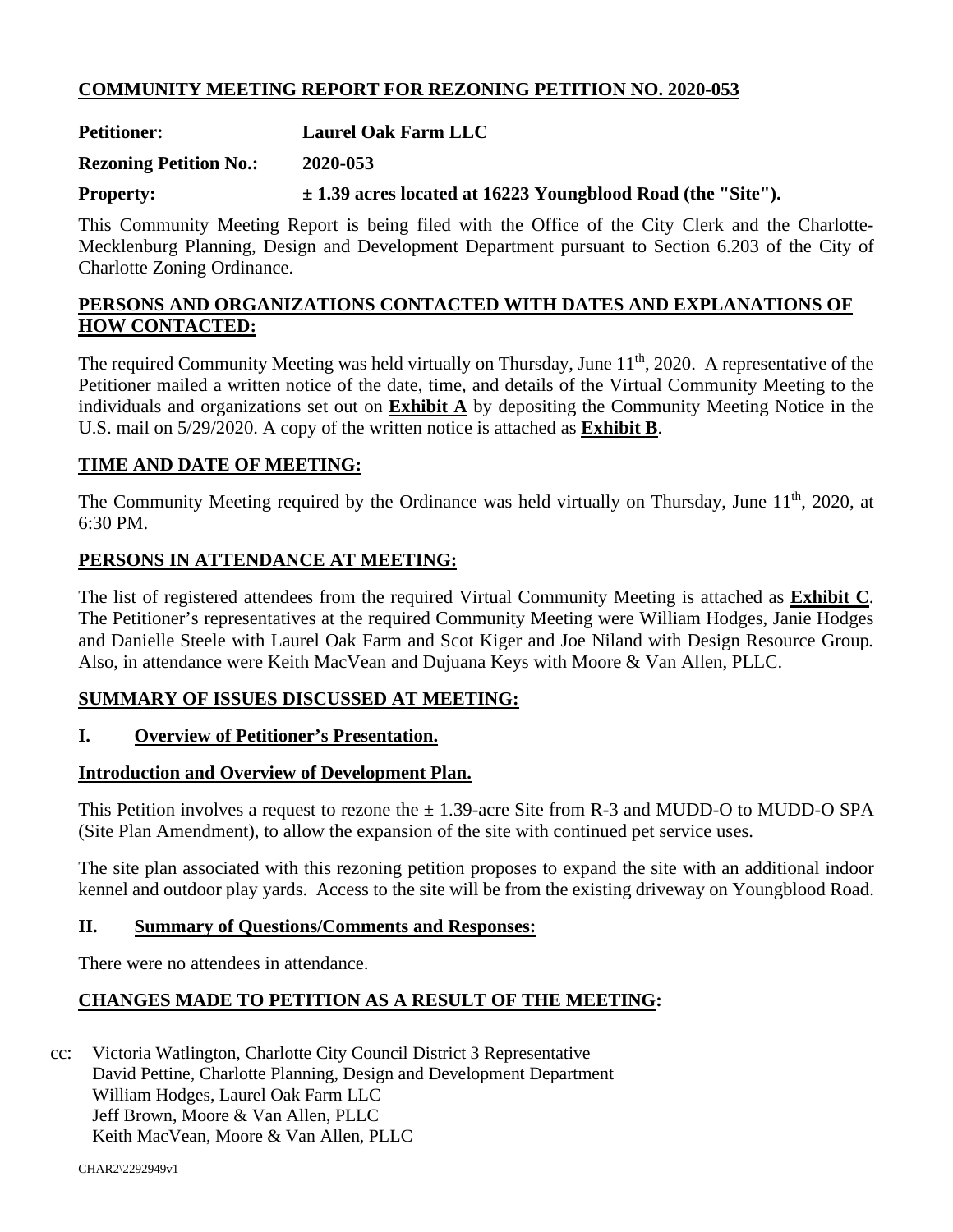|          |                            | 2020-053 TAXPID OWNERLASTN                                 | <b>OWNERFIRST</b>    |                     | <b>COWNERFIRS COWNERLAST</b>    | <b>MAILADDR1</b>                   | <b>CITY</b>  | <b>STATE ZIPCODE</b> |
|----------|----------------------------|------------------------------------------------------------|----------------------|---------------------|---------------------------------|------------------------------------|--------------|----------------------|
|          |                            | 2020-053 21705102 BALAMUCKI                                | <b>BRET C</b>        | <b>MISTY DAWN</b>   | <b>BALAMUCKI</b>                | 16717 WATERMELON LN                | CHARLOTTE NC | 28278                |
|          | 2020-053 21705104 HODGES   |                                                            | <b>WILLIAM A JR</b>  | <b>JACQUELINE H</b> | <b>HODGES</b>                   | 16223 YOUNGBLOOD RD                | CHARLOTTE NC | 28278                |
|          | 2020-053 21705105 BEVANS   |                                                            | PAUL                 | <b>IRENE</b>        | <b>BEVANS</b>                   | 16315 YOUNGBLOOD RD                | CHARLOTTE NC | 28279                |
| 2020-053 |                            | 21705112 AUSTIN JR EXECUTOR OF                             | <b>JACK CLIFFORD</b> |                     | JACK CLIFFORD AUSTIN SR ESTATE  | 16560 YOUNGBLOOD RD                | CHARLOTTE NC | 28278                |
|          | 2020-053 21705114 LEWIS    |                                                            | <b>KEITH G</b>       | YVONNE L            | LEWIS                           | 16710 WATERMELON LN                | CHARLOTTE NC | 28278                |
|          |                            | 2020-053 21705115 LKW PROPERTIES LLC                       |                      |                     |                                 | 17224 DUE WEST DR                  | CHARLOTTE NC | 28278                |
|          | 2020-053 21705116 TIPP     |                                                            | <b>MATTHEW E</b>     | <b>KARA S</b>       | <b>TIPP</b>                     | 16101 YOUNGBLOOD RD                | CHARLOTTE NC | 28278                |
|          |                            | 2020-053 21705118 LKW PROPERTIES LLC                       |                      |                     |                                 | 17224 DUE WEST DR                  | CHARLOTTE NC | 28278                |
|          | 2020-053 21705127 HODGES   |                                                            | <b>WILLIAM A</b>     | LINDA T             | <b>HODGES</b>                   | 16223 YOUNGBLOOD RD                | CHARLOTTE NC | 28278                |
|          | 2020-053 21726120 GAINES   |                                                            | <b>RICHARD L</b>     | PATRICIA C          | <b>GAINES</b>                   | 13545 HIGHFLYER WOODS LN           | CHARLOTTE NC | 28278                |
|          |                            | 2020-053 21726121 AKSAMENTOVA                              | YELENA               | <b>VLADISLAV</b>    | <b>OSTROVSKIY</b>               | 13825 DERBY FARM LN                | CHARLOTTE NC | 28278                |
|          | 2020-053 21726122 WILBON   |                                                            | YOLANDA GALE         |                     |                                 | 13831 DERBY FARM LN                | CHARLOTTE NC | 28278                |
|          |                            | 2020-053 21726123 HARRISON                                 | <b>TERRY L</b>       | <b>KRISTINA R</b>   | <b>HARRISON</b>                 | 13903 DERBY FARM LN                | CHARLOTTE NC | 28278                |
|          | 2020-053 21726124 WYNN     |                                                            | <b>TORRIAN D</b>     | <b>KENYA SONJIA</b> | <b>WYNN</b>                     | 13909 DERBY FARM LN                | CHARLOTTE NC | 28278                |
|          | 2020-053 21726138 BEKELE   |                                                            | SOLOMON              | ATALFIM M           | <b>BEKELE</b>                   | 13548 HIGHFLYER WOODS LN           | CHARLOTTE NC | 28278                |
| 2020-053 |                            | 21726139 ADAMS-CALDWELL                                    | MALINDA K            | DARRYL              | CALDWELL                        | 13542 HIGHFLYER WOODS LN           | CHARLOTTE NC | 28278                |
|          | 2020-053 21726163 VINCENT  |                                                            | <b>JERON</b>         | SANJUSHA            | <b>MATHEW</b>                   | 16804 ALYDAR COMMONS LN            | CHARLOTTE NC | 28278                |
|          | 2020-053 21726164 GOFFA    |                                                            | <b>KIERA SUSANNA</b> | <b>JOSEPH PETER</b> | <b>GOFFA</b>                    | 14003 DERBY FARM LN                | CHARLOTTE NC | 28278                |
|          |                            | 2020-053 21726175 SOUTHERN TRACE COMMUNITY ASSOCIATION INC |                      |                     | C/O BRAESAEL MANAGEMENT COMPANY | PO BOX 3070                        | MATTHEWS NC  | 28106                |
| 2020-053 |                            | 21726176 SOUTHERN TRACE COMMUNITY ASSOCIATION INC          |                      |                     | C/O BRAESAEL MANAGEMENT COMPANY | PO BOX 3070                        | MATTHEWS NC  | 28106                |
|          |                            | 2020-053 21729201 MONTREUX DEVELOPMENT GROUP               |                      |                     |                                 | PO BOX 79032                       | CHARLOTTE NC | 28271                |
|          |                            | 2020-053 21729202 MOGELEFSKY                               | <b>STEPHEN</b>       |                     |                                 | 10305 WINYAH BAY LN                | CHARLOTTE NC | 28278                |
|          | 2020-053 21729277 ROGERS   |                                                            | <b>TISA</b>          |                     |                                 | 16025 ALSACE DR                    | CHARLOTTE NC | 28278                |
|          |                            | 2020-053 21729278 JAMARILLO                                | EDGAR                | <b>JENNIFER</b>     | <b>PUGA</b>                     | 16035 ALSACE DR                    | CHARLOTTE NC | 28278                |
|          | 2020-053 21729279 WILLIAMS |                                                            | <b>CHLONN</b>        | NISAN               | <b>WILLIAMS</b>                 | 16111 ALSACE DR                    | CHARLOTTE NC | 28278                |
|          | 2020-053 21729280 JENKINS  |                                                            | <b>JOEANN</b>        |                     |                                 | 16121 ALSACE DR                    | CHARLOTTE NC | 28278                |
|          | 2020-053 21729281 PATEL    |                                                            | <b>NISIT H</b>       | <b>KHUSHBUN</b>     | <b>PATEL</b>                    | 16131 ALSACE DR                    | CHARLOTTE NC | 28278                |
| 2020-053 |                            | 21729282 MONTREUX DEVELOPMENT GROUP                        |                      |                     |                                 | PO BOX 79032                       | CHARLOTTE NC | 28271                |
|          | 2020-053 21729311 PAHL     |                                                            | <b>WESLEY S</b>      | <b>PATRICIA E</b>   | PAHL                            | 14815 BATTLELIERE DR               | CHARLOTTE NC | 28278                |
|          | 2020-053 21729312 BAKER    |                                                            | HAROLD WAYNE         | ELANA M             | <b>BAKER</b>                    | 14819 BATTELIERE DR                | CHARLOTTE NC | 28278                |
|          | 2020-053 21729313 ONQUE    |                                                            | CARL W JR            | MIA-ANN K           | <b>ONQUE</b>                    | 14823 BATTELIERE DR                | CHARLOTTE NC | 28278                |
|          | 2020-053 21729314 SAWYER   |                                                            | <b>TINA MARIE</b>    |                     |                                 | 14827 BATTELIERE DR                | CHARLOTTE NC | 28278                |
|          |                            | 2020-053 21729376 THE MERIDIANS OWNERS ASSOCIATION INC     |                      |                     |                                 | 11605 N COMMUNITY HOUSE RD STE 250 | CHARLOTTE NC | 28277                |
|          |                            |                                                            |                      |                     |                                 |                                    |              |                      |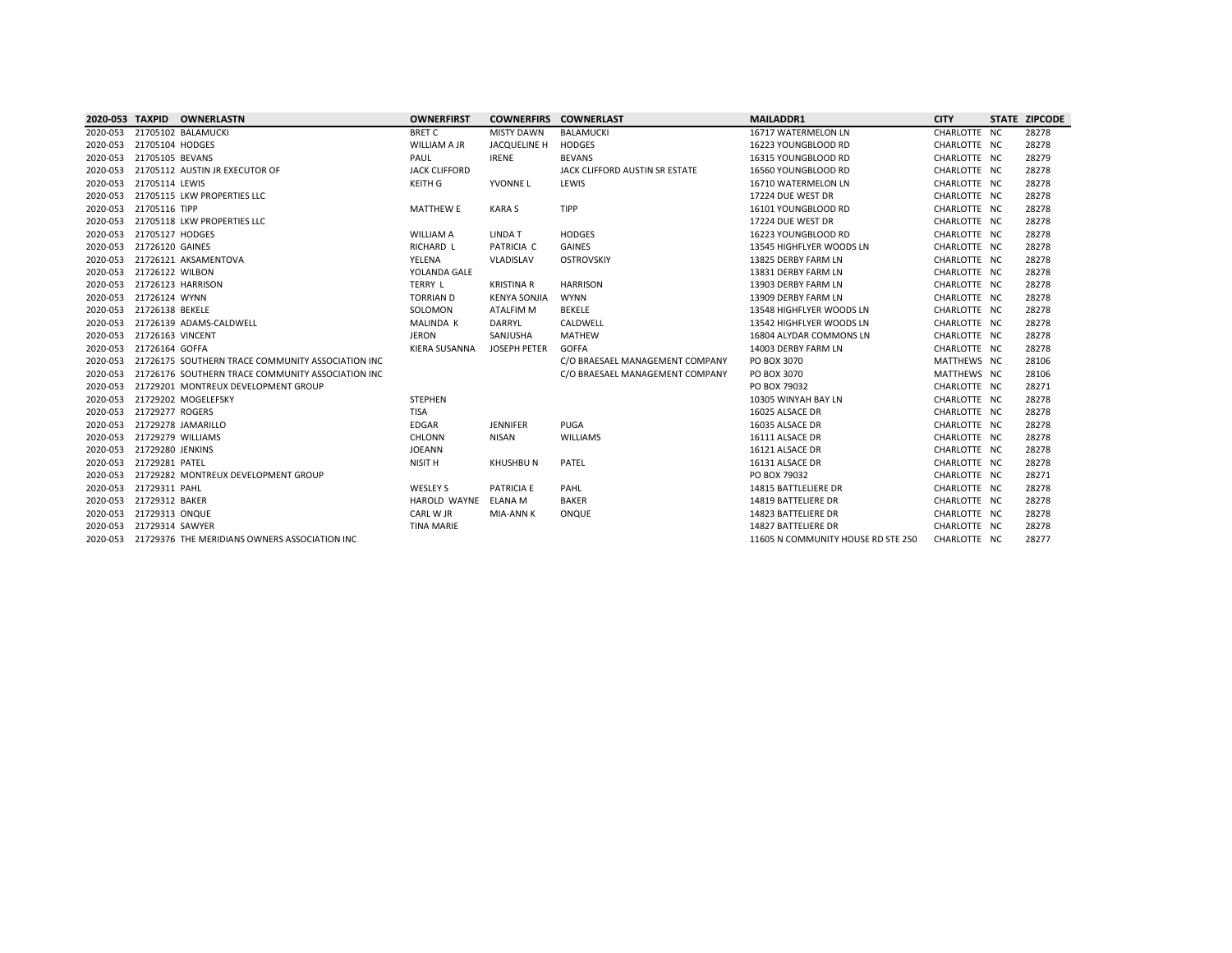#### **NOTICE TO INTERESTED PARTIES OF A REZONING PETITION PETITION # 2020-053 – Laurel Oak Farm LLC**

| Subject:                     | Rezoning Petition No. 2020-053                                                                                                                                                                                       |
|------------------------------|----------------------------------------------------------------------------------------------------------------------------------------------------------------------------------------------------------------------|
| Petitioner/Developer:        | Laurel Oak Farm LLC                                                                                                                                                                                                  |
| Current Land Use:            | Dog Kennel                                                                                                                                                                                                           |
| Existing Zoning:             | R-3 and MUDD-O                                                                                                                                                                                                       |
| <b>Rezoning Requested:</b>   | <b>MUDD-O SPA</b>                                                                                                                                                                                                    |
| Date and Time of Meeting:    | Thursday, June $11^{th}$ , 2020 at 6:30 p.m.                                                                                                                                                                         |
| <b>Virtual Meeting RSVP:</b> | <b>Please email dujuanakeys@mvalaw.com or call</b><br>704.331.2371 to provide your email address in order to<br>receive a secure virtual meeting link. Please reference<br><i>petition 2020-053 in your response</i> |
| Date of Notice:              | 5/29/2020                                                                                                                                                                                                            |

We are assisting Laurel Oak Farm LLC (the "Petitioner") on a Rezoning Petition recently filed to allow an expansion to the existing pet service use located at 16223 Youngblood Road (the "Site"). We take this opportunity to furnish you with basic information concerning the Petition, and in accordance with local and state orders in place to prevent the further spread of COVID-19, the meeting will be held virtually. *Please email dujuanakeys@mvalaw.com or call 704.331.2371 to provide your email address in order to receive a secure virtual meeting link by June 10th .* 

**Residents or property owners who expect they will be unable to access the virtual meeting are asked to email dujuanakeys@mvalaw.com or call 704.331.2371 to make alternative arrangements for receiving the presentation information.** 

#### **Background and Summary of Request:**

This Petition involves a request to rezone the  $\pm$  1.39-acre Site from R-3 and MUDD-O to MUDD-O SPA (Site Plan Amendment), to allow the expansion of the site with continued pet service uses.

The site plan associated with this rezoning petition proposes to expand the site with an additional indoor kennel and outdoor play yards. Access to the site will be from the existing driveway on Youngblood Road.

#### **Community Meeting Date and Location:**

The Charlotte-Mecklenburg Planning, Design and Development Department's records indicate that you are either a representative of a registered neighborhood organization or an owner of property near the Site. **Accordingly, we are extending an invitation to participate in the upcoming Virtual Community Meeting to be held on Thursday***, June 11th, 2020, at 6:30 p.m.* Representatives of the Petitioner look forward to discussing this exciting rezoning proposal with you at the Community Meeting.

In the meantime, should you have questions about this matter, you may call or email Keith MacVean (704-331- 3531) keithmacvean@mvalaw.com - Thank you.

cc: Victoria Watlington, Charlotte City Council District 3 Representative David Pettine, Charlotte Planning, Design and Development Department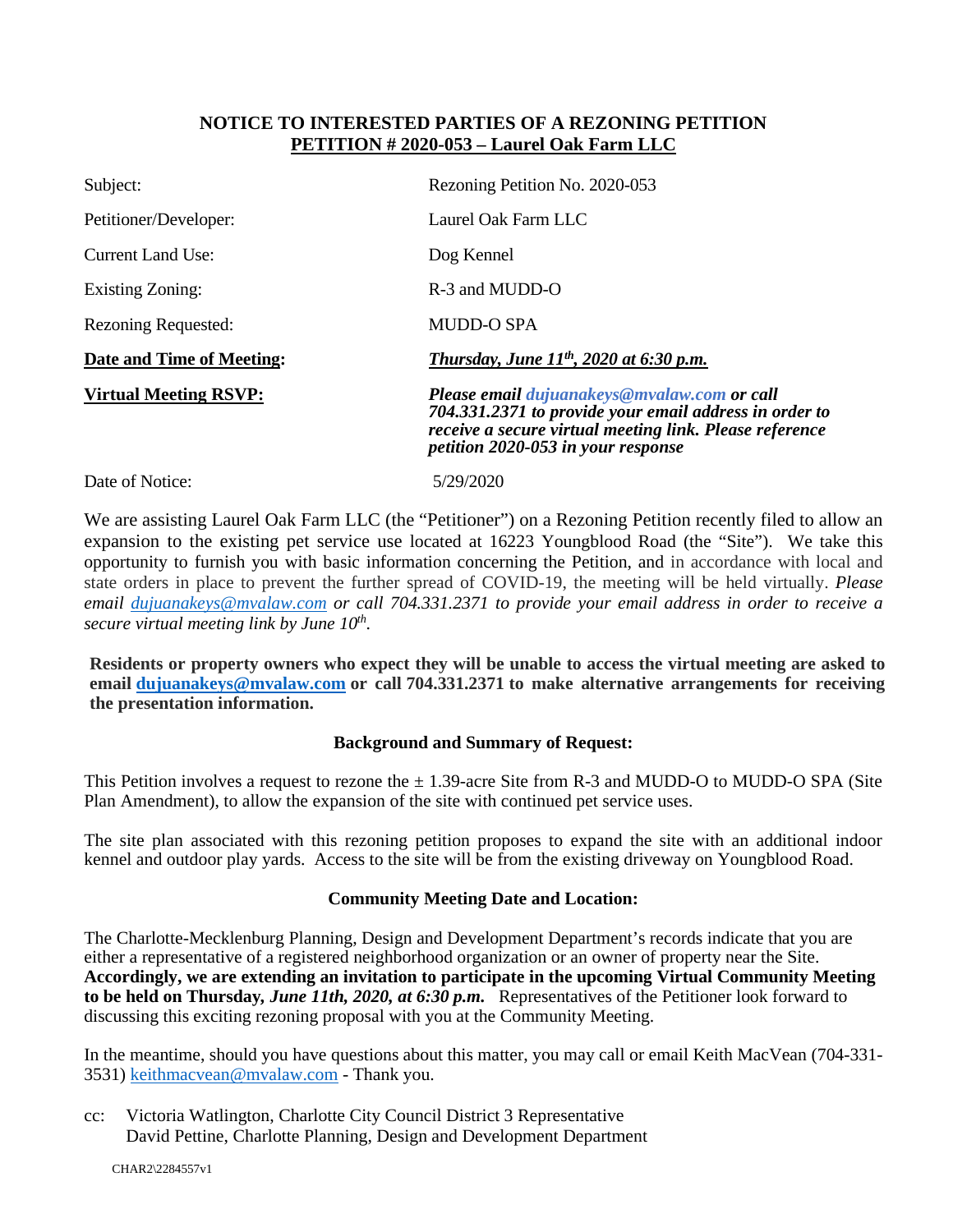William Hodges, Laurel Oak Farm LLC Jeff Brown, Moore & Van Allen, PLLC Keith MacVean, Moore & Van Allen, PLLC

### **Site Location**